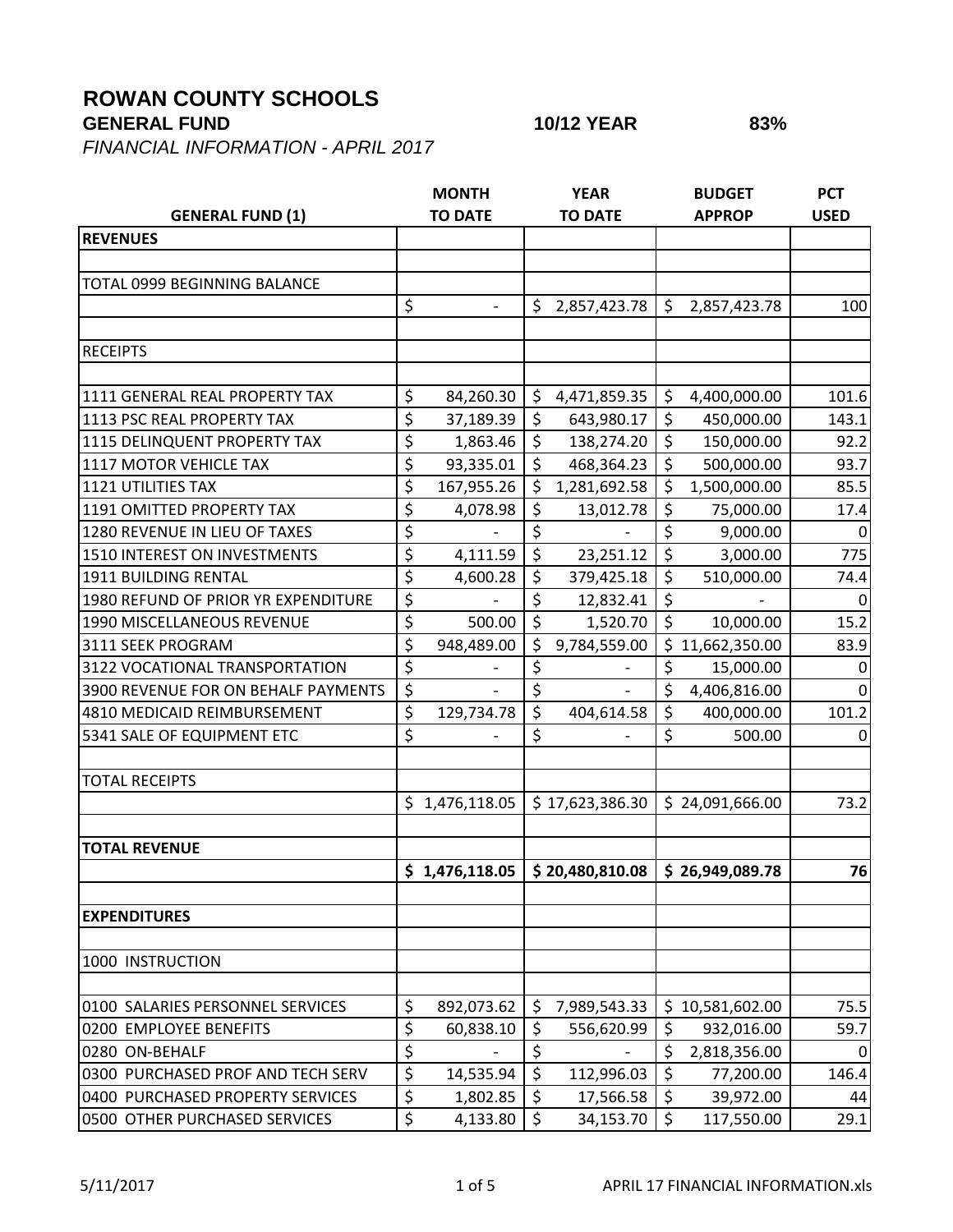| 0600 SUPPLIES                                              | \$<br>20,159.96                    | Ŝ. | 219,886.81     | $\zeta$ | 332,821.40             | 66.1             |
|------------------------------------------------------------|------------------------------------|----|----------------|---------|------------------------|------------------|
|                                                            | <b>MONTH</b>                       |    | <b>YEAR</b>    |         | <b>BUDGET</b>          | <b>PCT</b>       |
| <b>GENERAL FUND (1)</b>                                    | <b>TO DATE</b>                     |    | <b>TO DATE</b> |         | <b>APPROP</b>          | <b>USED</b>      |
| 0700 PROPERTY                                              | \$<br>1,589.59                     | \$ | 242,617.70     | $\zeta$ | 267,380.00             | 90.7             |
| 0800 DEBT SERVICE AND MISCELLANEOUS                        | \$                                 | \$ | 1,847.62       | $\zeta$ | 7,000.00               | 26.4             |
|                                                            |                                    |    |                |         |                        |                  |
| <b>TOTAL 1000 INSTRUCTION</b>                              |                                    |    |                |         |                        |                  |
|                                                            | \$<br>995,133.86                   | \$ | 9,175,232.76   |         | \$15,173,897.40        | 60.5             |
|                                                            |                                    |    |                |         |                        |                  |
| 2100 STUDENT SUPPORT SERVICES                              |                                    |    |                |         |                        |                  |
|                                                            |                                    |    |                |         |                        |                  |
| 0100 SALARIES PERSONNEL SERVICES                           | \$<br>61,319.10                    | \$ | 577,086.26     | $\zeta$ | 737,496.00             | 78.3             |
| 0200 EMPLOYEE BENEFITS                                     | \$<br>7,478.12                     | \$ | 68,825.75      | \$      | 86,334.00              | 79.7             |
| 0280 ON-BEHALF                                             | \$                                 | \$ |                | \$      | 108,726.00             | 0                |
| 0300 PURCHASED PROF AND TECH SERV                          | \$                                 | \$ | 300.00         | \$      | 1,400.00               | 21.4             |
| 0500 OTHER PURCHASED SERVICES                              | \$<br>106.56                       | \$ | 3,419.45       | \$      | 2,200.00               | 155.4            |
| 0600 SUPPLIES                                              | \$                                 | \$ | 13,047.55      | \$      | 20,600.00              | 63.3             |
|                                                            |                                    |    |                |         |                        |                  |
| TOTAL 2100 STUDENT SUPPORT SERVICES                        |                                    |    |                |         |                        |                  |
|                                                            | \$<br>68,903.78                    | \$ | 662,679.01     | \$      | 956,756.00             | 69.3             |
|                                                            |                                    |    |                |         |                        |                  |
| 2200 INSTRUCTIONAL STAFF SUPP SERV                         |                                    |    |                |         |                        |                  |
|                                                            | \$                                 | \$ |                | $\zeta$ |                        | 70.3             |
| 0100 SALARIES PERSONNEL SERVICES<br>0200 EMPLOYEE BENEFITS | \$<br>21,457.98                    | \$ | 201,507.27     | \$      | 286,702.00             |                  |
| 0280 ON-BEHALF                                             | \$<br>1,340.42                     | \$ | 12,196.84      | \$      | 15,778.00<br>87,105.00 | 77.3<br>$\Omega$ |
| 0500 OTHER PURCHASED SERVICES                              | \$                                 | \$ | 255.00         | \$      | 200.00                 | 127.5            |
| 0600 SUPPLIES                                              | \$<br>857.60                       | \$ | 15,785.66      | \$      | 24,244.00              | 65.1             |
| 0700 PROPERTY                                              | \$                                 | \$ | 791.60         | \$      | 950.00                 | 83.3             |
|                                                            |                                    |    |                |         |                        |                  |
| TOTAL 2200 INSTRUCTIONAL STAFF SUPP SERV                   |                                    |    |                |         |                        |                  |
|                                                            | \$<br>23,656.00                    | \$ | 230,536.37     | \$      | 414,979.00             | 55.6             |
|                                                            |                                    |    |                |         |                        |                  |
| 2300 DISTRICT ADMIN SUPPORT                                |                                    |    |                |         |                        |                  |
|                                                            |                                    |    |                |         |                        |                  |
| 0100 SALARIES PERSONNEL SERVICES                           | \$<br>16,190.50                    | \$ | 169,564.38     | \$      | 202,701.00             | 83.7             |
| 0200 EMPLOYEE BENEFITS                                     | \$<br>29,218.59                    | \$ | 74,686.14      | \$      | 180,114.00             | 41.5             |
| 0280 ON-BEHALF                                             | \$                                 | \$ |                | \$      | 204,875.00             | 0                |
| 0300 PURCHASED PROF AND TECH SERV                          | \$<br>5,504.32                     | \$ | 285,786.28     | \$      | 258,100.00             | 110.7            |
| 0400 PURCHASED PROPERTY SERVICES                           | \$<br>1,160.34                     | \$ | 12,763.74      | $\zeta$ | 14,500.00              | 88               |
| 0500 OTHER PURCHASED SERVICES                              | \$<br>483.63                       | \$ | 15,800.59      | \$      | 110,918.00             | 14.3             |
| 0600 SUPPLIES                                              | \$<br>392.28                       | \$ | 1,888.49       | \$      | 5,500.00               | 34.3             |
| 0700 PROPERTY                                              | \$<br>$\qquad \qquad \blacksquare$ | \$ | 318.00         | \$      | 6,000.00               | 5.3              |
|                                                            |                                    |    |                |         |                        |                  |
| TOTAL 2300 DISTRICT ADMIN SUPPORT                          |                                    |    |                |         |                        |                  |
|                                                            | \$<br>52,949.66                    | \$ | 560,807.62     | \$      | 982,708.00             | 57.1             |
|                                                            |                                    |    |                |         |                        |                  |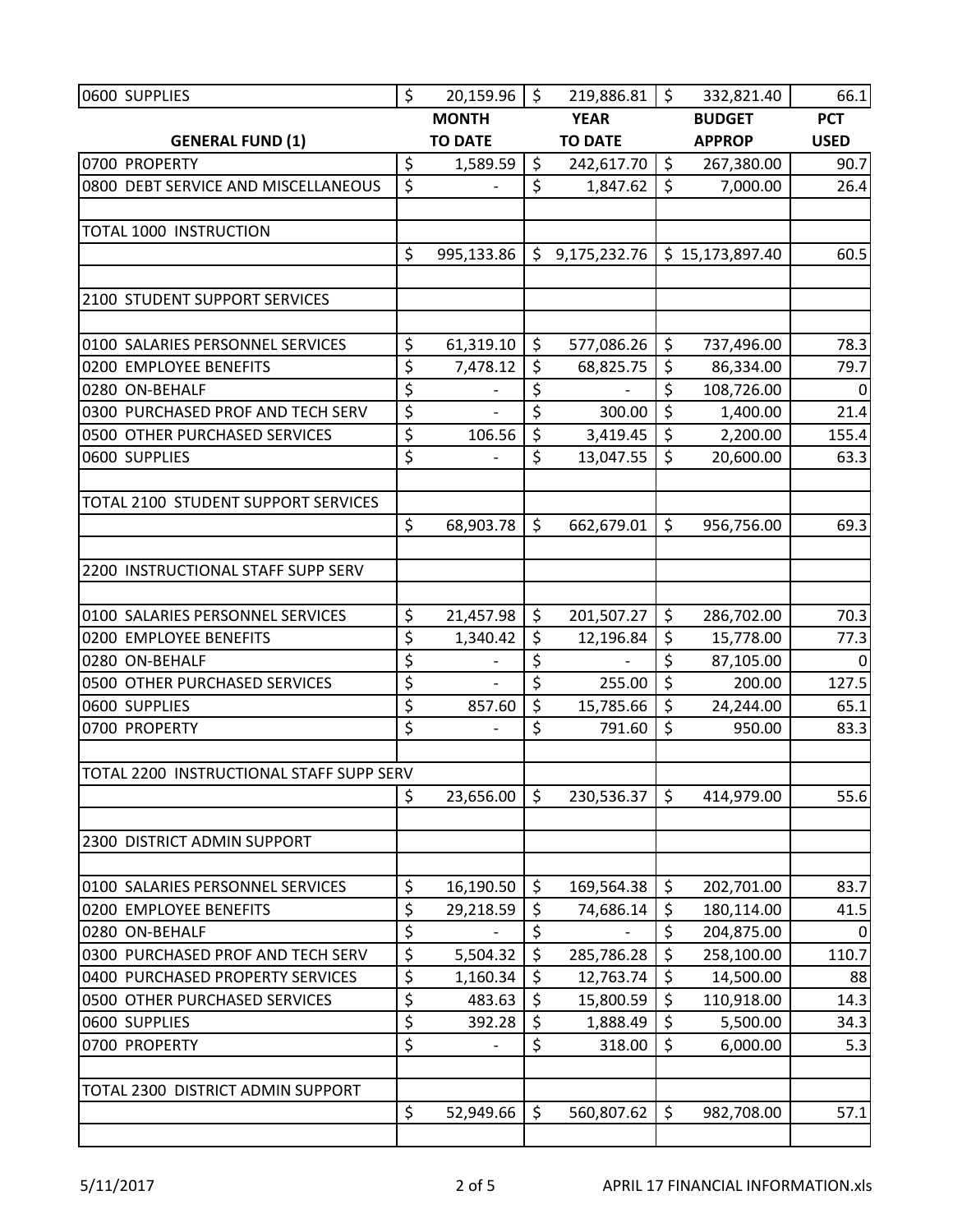| 2400 SCHOOL ADMIN SUPPORT                   |                                |          |                          |                  |               |                  |
|---------------------------------------------|--------------------------------|----------|--------------------------|------------------|---------------|------------------|
|                                             | <b>MONTH</b>                   |          | <b>YEAR</b>              |                  | <b>BUDGET</b> | <b>PCT</b>       |
| <b>GENERAL FUND (1)</b>                     | <b>TO DATE</b>                 |          | <b>TO DATE</b>           |                  | <b>APPROP</b> | <b>USED</b>      |
| 0100 SALARIES PERSONNEL SERVICES            | \$<br>68,821.10                | $\zeta$  | 677,157.11               | $\zeta$          | 819,037.00    | 82.7             |
| 0200 EMPLOYEE BENEFITS                      | \$<br>6,112.29                 | \$       | 55,824.11                | \$               | 74,757.00     | 74.7             |
| 0280 ON-BEHALF                              | \$                             | \$       |                          | \$               | 214,659.00    | $\mathbf{0}$     |
| 0300 PURCHASED PROF AND TECH SERV           | \$<br>5,500.00                 | \$       | 7,264.18                 | $\overline{\xi}$ | 20,500.00     | 35.4             |
| 0400 PURCHASED PROPERTY SERVICES            | \$<br>1,000.13                 | \$       | 38,054.97                | \$               | 40,000.00     | 95.1             |
| 0500 OTHER PURCHASED SERVICES               | \$<br>226.07                   | \$       | 3,288.86                 | $\zeta$          | 8,043.00      | 40.9             |
| 0600 SUPPLIES                               | \$<br>2,112.98                 | \$       | 55,887.69                | \$               | 74,763.00     | 74.8             |
| 0700 PROPERTY                               | \$<br>187.01                   | \$       | 5,536.24                 | $\zeta$          | 4,500.00      | 123              |
| 0800 DEBT SERVICE AND MISCELLANEOUS         | \$                             | \$       | 164.34                   | \$               |               | 0                |
| 0840 CONTINGENCY                            | \$<br>$\overline{\phantom{a}}$ | \$       | $\overline{\phantom{0}}$ | \$               | 1,650.00      | $\mathbf 0$      |
|                                             |                                |          |                          |                  |               |                  |
| TOTAL 2400 SCHOOL ADMIN SUPPORT             |                                |          |                          |                  |               |                  |
|                                             | \$<br>83,959.58                | \$       | 843,177.50               | $\zeta$          | 1,257,909.00  | 67               |
|                                             |                                |          |                          |                  |               |                  |
| 2500 BUSINESS SUPPORT SERVICES              |                                |          |                          |                  |               |                  |
|                                             |                                |          |                          |                  |               |                  |
| 0100 SALARIES PERSONNEL SERVICES            | \$<br>12,313.82                | \$       | 123,138.20               | $\zeta$          | 147,750.00    | 83.3             |
| 0200 EMPLOYEE BENEFITS                      | \$<br>2,180.62                 | \$       | 21,578.93                | $\zeta$          | 25,210.00     | 85.6             |
| 0280 ON-BEHALF                              | \$                             | \$       |                          | \$               | 34,028.00     | 0                |
|                                             |                                |          |                          |                  |               |                  |
| TOTAL 2500 BUSINESS SUPPORT SERVICES        |                                |          |                          |                  |               |                  |
|                                             | \$<br>14,494.44                | \$       | 144,717.13               | \$               | 206,988.00    | 69.9             |
| 2600 PLANT OPERATIONS AND MAINTENANCE       |                                |          |                          |                  |               |                  |
|                                             |                                |          |                          |                  |               |                  |
| 0100 SALARIES PERSONNEL SERVICES            | \$<br>55,255.01                | \$       | 644,533.02               | $\zeta$          | 927,003.00    | 69.5             |
| 0200 EMPLOYEE BENEFITS                      | \$<br>14,041.33                | \$       | 158,386.22               | \$               | 161,971.00    | 97.8             |
| 0280 ON-BEHALF                              | \$<br>$\overline{\phantom{a}}$ | \$       | $\overline{\phantom{a}}$ | \$               | 488,691.00    | $\overline{0}$   |
| 0300 PURCHASED PROF AND TECH SERV           | \$<br>15,458.89                | \$       | 314,772.26               | $\zeta$          | 316,000.00    | 99.6             |
| 0400 PURCHASED PROPERTY SERVICES            | \$<br>9,652.20                 | \$       | 90,295.99                | $\zeta$          | 133,600.00    | 67.6             |
| 0500 OTHER PURCHASED SERVICES               | \$<br>5,548.04                 | \$       | 113,326.45               | \$               | 59,500.00     | 190.5            |
| 0600 SUPPLIES                               | \$<br>71,913.80                | \$       | 728,292.19               | $\zeta$          | 1,028,500.00  | 70.8             |
| 0700 PROPERTY                               | \$                             | \$       | 396.27                   | \$               | 11,500.00     | 3.5              |
| 0800 DEBT SERVICE AND MISCELLANEOUS         | \$                             | \$       |                          | \$               | 3,000.00      | $\boldsymbol{0}$ |
|                                             |                                |          |                          |                  |               |                  |
| TOTAL 2600 PLANT OPERATIONS AND MAINTENANCE |                                |          |                          |                  |               |                  |
|                                             | \$<br>171,869.27               | \$       | 2,050,002.40             | $\zeta$          | 3,129,765.00  | 65.5             |
|                                             |                                |          |                          |                  |               |                  |
| 2700 STUDENT TRANSPORTATION                 |                                |          |                          |                  |               |                  |
|                                             |                                |          |                          |                  |               |                  |
| 0100 SALARIES PERSONNEL SERVICES            | \$<br>112,557.32               | \$       | 956,090.67               | $\zeta$<br>\$    | 992,584.00    | 96.3             |
| 0200 EMPLOYEE BENEFITS                      | \$<br>26,678.76                | \$       | 232,206.97               | \$               | 252,723.00    | 91.9             |
| 0280 ON-BEHALF                              | \$                             | \$<br>\$ |                          |                  | 417,520.00    | 0                |
| 0300 PURCHASED PROF AND TECH SERV           | \$<br>759.00                   |          | 28,161.66                | $\zeta$          | 6,050.00      | 465.5            |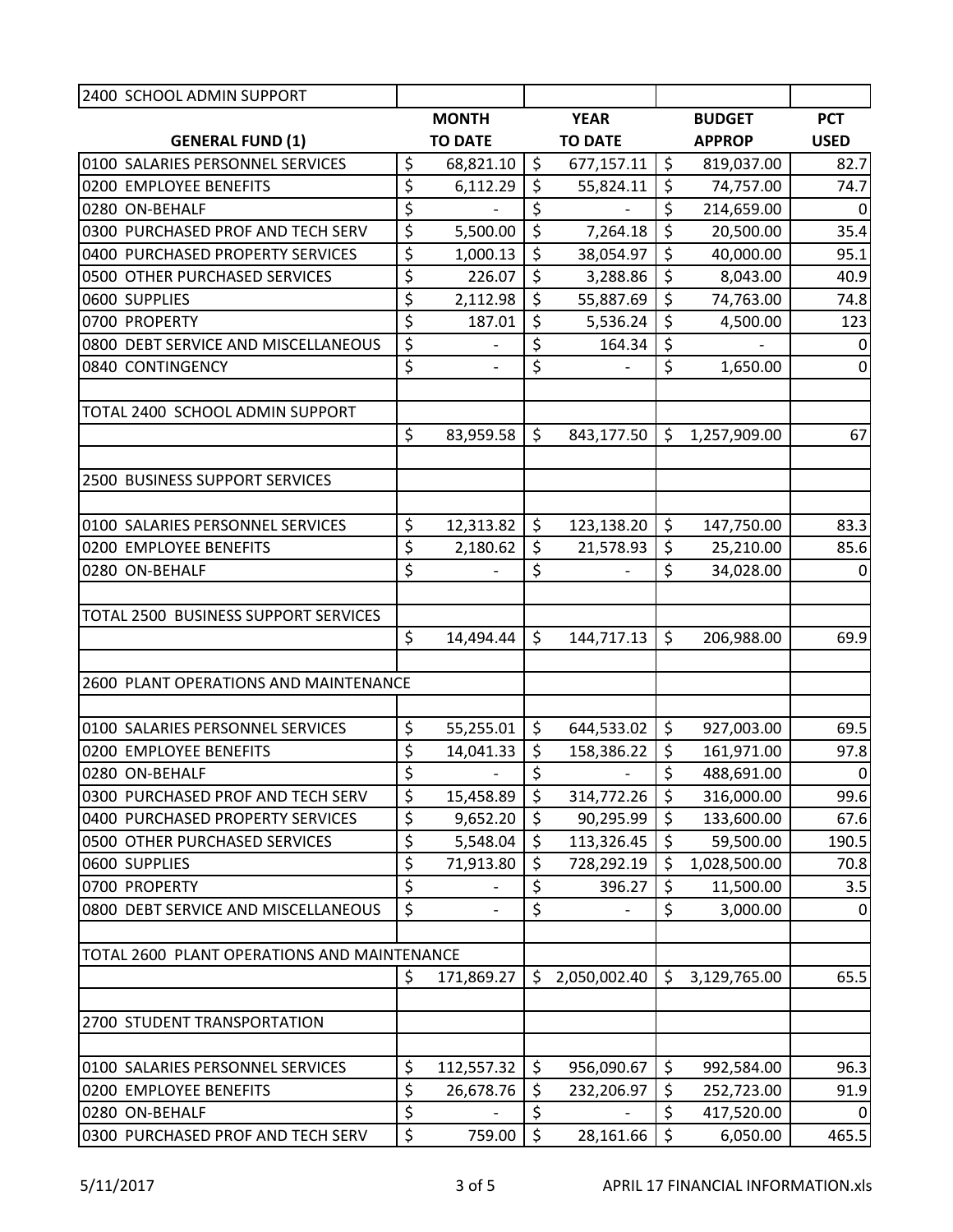| 0400 PURCHASED PROPERTY SERVICES    | \$<br>252.41                   | \$      | 8,768.71                        | $\zeta$       | 2,500.00        | 350.8            |
|-------------------------------------|--------------------------------|---------|---------------------------------|---------------|-----------------|------------------|
|                                     | <b>MONTH</b>                   |         | <b>YEAR</b>                     |               | <b>BUDGET</b>   | <b>PCT</b>       |
| <b>GENERAL FUND (1)</b>             | <b>TO DATE</b>                 |         | <b>TO DATE</b>                  |               | <b>APPROP</b>   | <b>USED</b>      |
| 0500 OTHER PURCHASED SERVICES       | \$<br>343.21                   | \$      | 1,797.79                        | $\frac{1}{2}$ | 68,400.00       | 2.6              |
| 0600 SUPPLIES                       | \$<br>46,915.83                | $\zeta$ | 400,755.77                      | $\zeta$       | 456,340.00      | 87.8             |
| 0700 PROPERTY                       | \$<br>11,122.60                | \$      | 28,910.95                       | $\zeta$       | 44,000.00       | 65.7             |
| TOTAL 2700 STUDENT TRANSPORTATION   |                                |         |                                 |               |                 |                  |
|                                     | \$<br>198,629.13               | \$      | 1,656,692.52                    | \$            | 2,240,117.00    | 74               |
|                                     |                                |         |                                 |               |                 |                  |
| 5100 DEBT SERVICE                   |                                |         |                                 |               |                 |                  |
| 0800 DEBT SERVICE AND MISCELLANEOUS | \$                             | \$      | 346,311.50                      | $\zeta$       | 750,000.00      | 46.2             |
| TOTAL 5100 DEBT SERVICE             |                                |         |                                 |               |                 |                  |
|                                     | \$<br>$\overline{\phantom{a}}$ | \$      | 346,311.50                      | $\zeta$       | 750,000.00      | 46.2             |
| 5200 FUND TRANSFERS                 |                                |         |                                 |               |                 |                  |
| 0900 OTHER ITEMS                    | \$<br>$\frac{1}{2}$            | \$      | 1,364,941.00                    | $\zeta$       | 75,000.00       |                  |
| TOTAL 5200 FUND TRANSFERS           |                                |         |                                 |               |                 |                  |
|                                     | \$                             | \$      | 1,364,941.00                    | $\zeta$       | 75,000.00       |                  |
| 5300 CONTINGENCY                    |                                |         |                                 |               |                 |                  |
| 0840 CONTINGENCY                    | \$<br>$\overline{\phantom{0}}$ | \$      | $\overline{\phantom{0}}$        | \$            | 1,760,970.38    | $\pmb{0}$        |
| TOTAL 5300 CONTINGENCY              |                                |         |                                 |               |                 |                  |
|                                     | \$<br>$\overline{\phantom{m}}$ | \$      | $\overline{\phantom{0}}$        | $\zeta$       | 1,760,970.38    | 0                |
| <b>TOTAL EXPENDITURES</b>           |                                |         |                                 |               |                 |                  |
|                                     | \$1,609,595.72                 |         | \$17,035,097.81                 |               | \$26,949,089.78 | 63.2             |
| <b>TOTAL FOR GENERAL FUND (1)</b>   |                                |         |                                 |               |                 |                  |
|                                     | \$                             |         | $(133, 477.67)$ \$ 3,445,712.27 | $\frac{1}{2}$ | $\blacksquare$  | $\boldsymbol{0}$ |